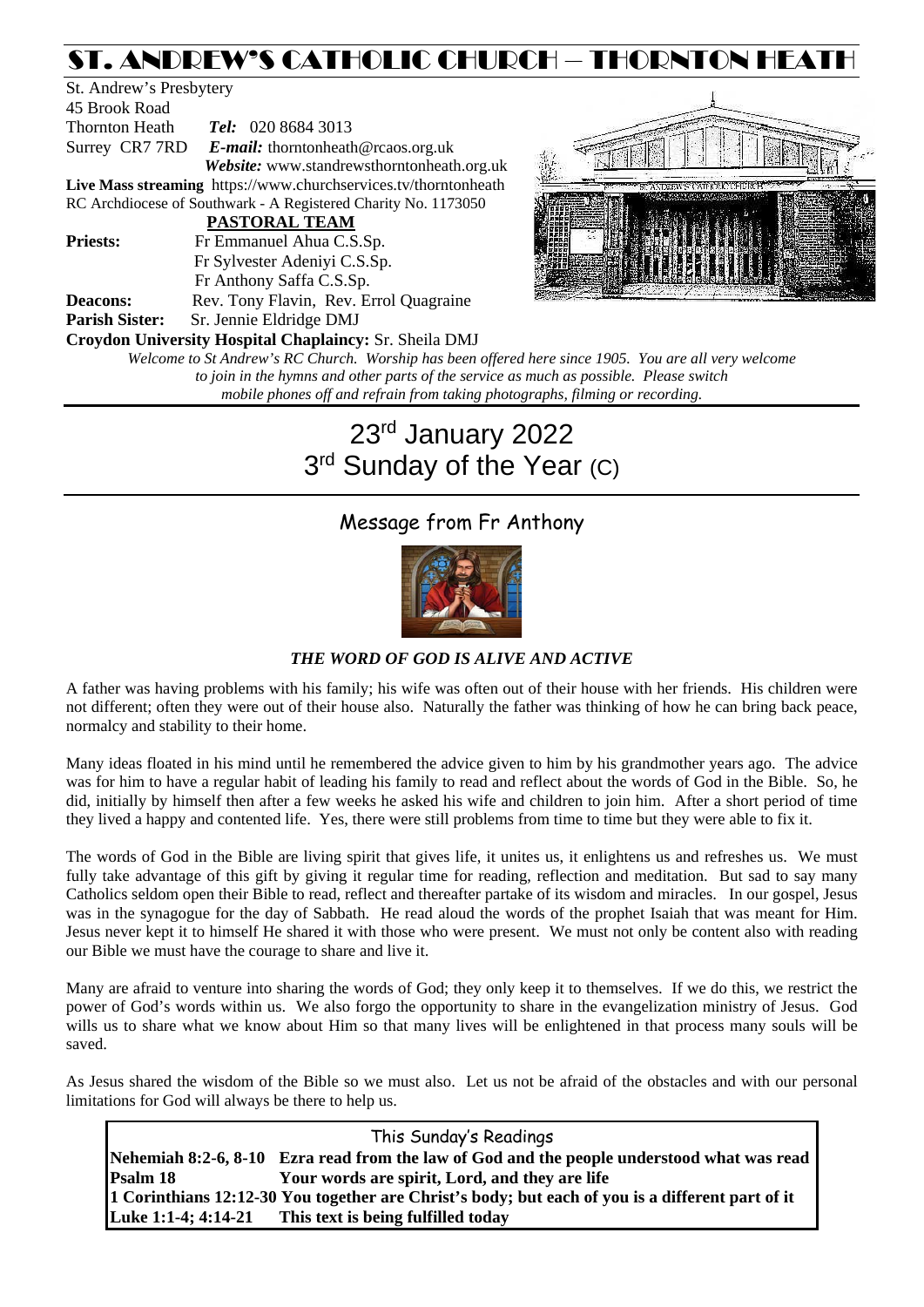## Diary for the Week

|                                    |                    | 5.1                                    |                                             |
|------------------------------------|--------------------|----------------------------------------|---------------------------------------------|
| Sunday 23rd January                |                    | 6.00pm (Saturday) First Mass of Sunday | For the people of the parish                |
| 3 <sup>rd</sup> Sunday of the Year | 9.30am             | <b>Mass</b>                            | Roque & Rosalind Cabral RIP                 |
|                                    | 11.30am            | <b>Mass</b>                            | Arthur Family - Thanksgiving                |
| Sunday of the Word of              | 6.00 <sub>pm</sub> | Mass                                   | Mr Kinsella RIP                             |
| God                                | $7.00 - 9.00$ pm   | <b>Charismatic Prayer Group</b>        |                                             |
| Monday 24 <sup>th</sup> January    | 7.30am             | Mass                                   |                                             |
|                                    | 10.00am            | <b>Mass</b>                            | Canon Peter Wilkie – Wellbeing (sick)       |
| Tuesday 25 <sup>th</sup> January   | $7.30$ am          | <b>Mass</b>                            |                                             |
|                                    | 10.00am            | <b>Mass</b>                            | Rita Goveia RIP Anniv                       |
| Wednesday 26 <sup>th</sup> January | 7.30am             | Mass                                   | Antonio J & Alzira Rodrigues $-25th$        |
|                                    |                    |                                        | <b>Wedding Anniv</b>                        |
|                                    | 10.00am            | <b>Mass</b>                            | Linda & Socrates Papapetrou RIP             |
| Thursday 27 <sup>th</sup> January  | 7.30am             | <b>Mass</b>                            |                                             |
|                                    | 10.00am            | Mass                                   | Shamin Maria Dias RIP 1 <sup>st</sup> Anniv |
| Friday 28 <sup>th</sup> January    | $7.30$ am          | <b>Mass</b>                            |                                             |
|                                    | 10.00am            | <b>Mass</b>                            | Mr Ollerton RIP                             |
|                                    | $10.30 - 12$ noon  | <b>Adoration</b>                       |                                             |
|                                    | <b>6.30pm</b>      | <b>Brownies/Guides (hall)</b>          |                                             |
| Saturday 29 <sup>th</sup> January  | 9.30am             | <b>Mass</b>                            | <b>Sr Mary Martin RIP</b>                   |
|                                    | $10.00 - 10.30$ am | <b>Confessions</b>                     |                                             |
|                                    | $5.00 - 5.30$ pm   | <b>Confessions</b>                     |                                             |
|                                    | 6.00 <sub>pm</sub> | <b>First Mass of Sunday</b>            | Filomena Alvares – Thanksgiving             |
| Sunday $30th$ January              | 9.30am             | <b>Mass</b>                            | Paul Etuka RIP                              |
| $4^{th}$ Sunday of the Year        | 11.30am            | <b>Mass</b>                            | Mrs Anita Alban                             |
|                                    | 6.00 <sub>pm</sub> | <b>Mass</b>                            | For the people of the parish                |
|                                    | $7.00 - 9.00$ pm   | <b>Charismatic Prayer Group</b>        |                                             |

Church cleaners: this week: St Jude's Group, next week: Judie's Crew

# St. Andrew's Parish Notices

### **FACEMASKS**

Please can we ask you to continue to use a face covering if you are able to and to use the hand sanitiser when entering our Church.

### **CHRISTMAS CRIB OFFERINGS 2021**

Our Christmas Crib is on our Altar and will be here until 2nd February (The Presentation of the Lord, Candlemas Day). The tradition of erecting a Crib was started by St Francis of Assisi because of the fact that many people could not read at that time. He would erect the Crib at the beginning of December and it would be there until the end of February. This tradition is continued in Rome where the Crib in St Peter's Square stays up until that time.

This year our Christmas Crib Offerings will be donated to the Friends of the Holy Land. Friends of the Holy Land is a charity supporting the vulnerable Christian Community in the West Bank, Gaza, Israel and Jordan. They have two Catholic and Anglican Leaders as their Patrons – Cardinal Vincent Nichols, and Justin Welby (Archbishop of Canterbury) – helping to lead Christians in the UK to help our brothers and sisters in the Holy Land. Further information from: [www.friendsoftheholyland.org.uk.](http://www.friendsoftheholyland.org.uk/) Tel: 01926 512980. Thank you for your continued support.

### **ALL NATIONS CATHOLIC CHARISMATIC GROUP UK FOODBANK**

The group have launched a food bank project in order to help families who are in need of extra help with regards to some food items. The next one will be held in St Andrew's Church hall on Saturday 12<sup>th</sup> February approximately from 12.00 – 1.00pm. We would welcome any food donations, tinned, dry packets, etc. Please see the poster in the porch for more info and contact details. If you know of any families who may benefit from this, please let them know.

### **REPOSITORY**

The Repository will be open after the 9.30am and 11.30am Masses on Sunday.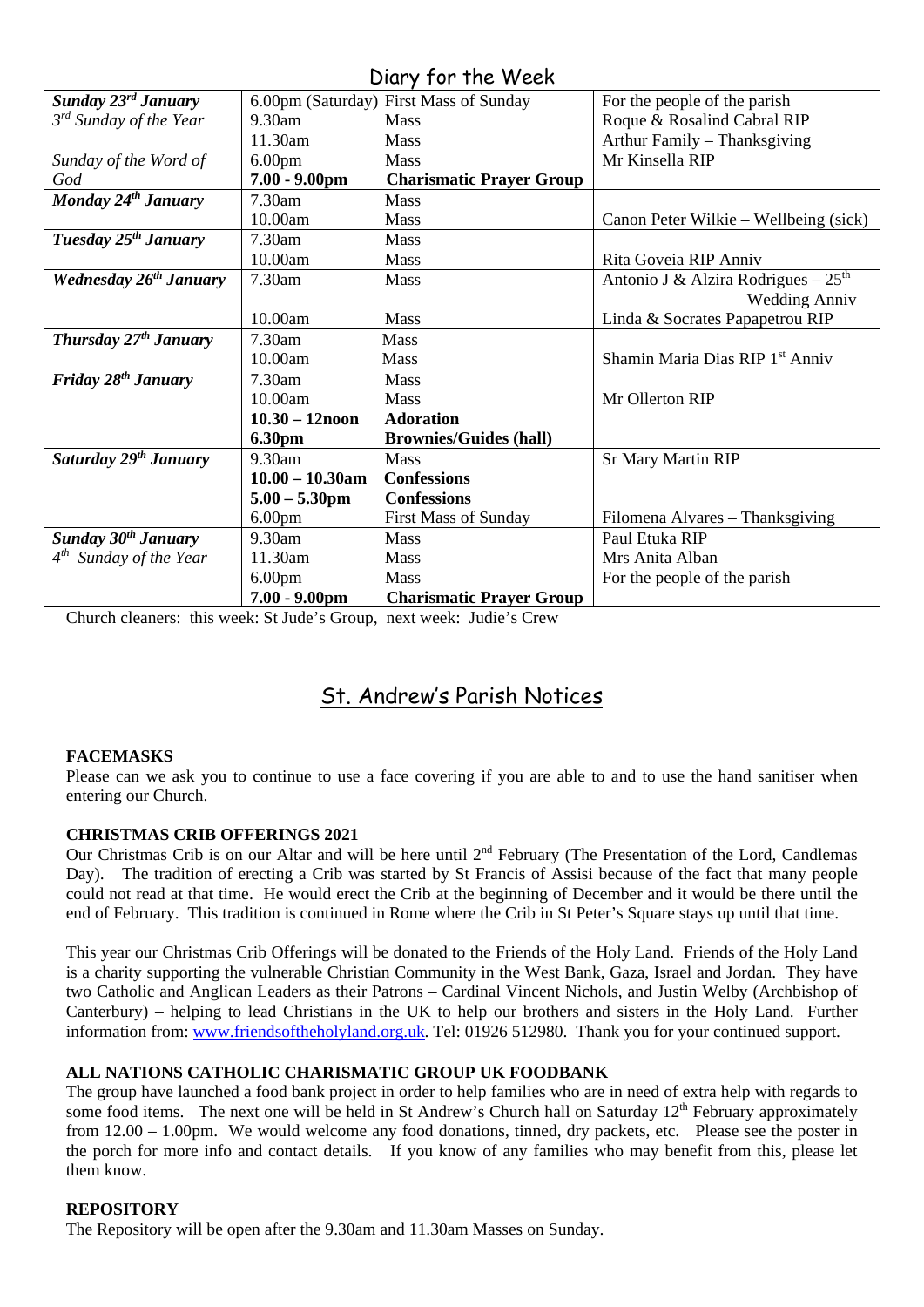#### **CHARISMATIC PRAYER GROUP**

Please join us as our group has resumed prayer meetings every Sunday evening in the Church from 7.00 – 9.00pm. All are very welcome to come along and join us in praises, prayers, Bible studies and youth group ministry. For further details please call Stella on 07983 775879.

#### **ST ANDREW'S CHOIR**

The Choir at St. Andrews warmly welcome parishioners who would like to join the choir. If you can play an instrument, read music or have a love for singing you are most welcome. For more details or to sign up please speak to one of the choir leaders after Mass.

#### **ADORATION**

Please come in and spend some time in the presence of Our Lord in the Blessed Sacrament for Adoration every Friday from 10.30am – 12noon.

#### **A DAY WITH JESUS**

The A Day with Jesus Group have resumed their meetings in St Andrew's Church. Please join them to pray together, sing praises, worship, say the Rosary, Divine Mercy and Adoration. The group meet every fourth Saturday of every month, the next one is on  $26<sup>th</sup>$  February, from  $12.30 - 4.00$ pm. All are very welcome to come along, for further information please call Simon on 07947 493683.

#### **NIGERIAN CATHOLIC COMMUNITY**

The group will be meeting this Sunday  $23<sup>rd</sup>$  January in the hall after the 11.30am Mass.

#### **FIRST HOLY COMMUNIONS**

For First Holy Communion programme 2022, we are asking parents of children who are in year 3 or 4 from September 2021 to complete an application to register their children for the next programme by  $13<sup>th</sup>$  February. Please complete the online form by following the link **<https://forms.gle/EEDYdumEj2x3GEU78>**

In order for the Sacraments to go ahead, we will need help from you. Thank you if you have already come forward but we still need more volunteer Catechists. If you have a child who would like to join the programme, please consider becoming a Catechist so we can move forward with our programme. Send your details via email into the office.

#### **SECOND COLLECTION NEXT WEEK**

There will be a second collection next week  $(30<sup>th</sup>$  January) for the White Flower Appeal for the Society for the Protection of Unborn Children (SPUC). Please give as much support as you can to the pro-life cause.

#### **COME HOME INITIATIVE**

The diocese has produced the *Ultimate Relationship Booklet and invitation cards.* These have been produced to help us to reach out to parishioners who might have drifted from practice. Please collect an Invitation Card as you leave Mass and we encourage you to think of those you haven't seen in a while and to give the card to them. If you want to personalise these cards by adding your contact details, please do so.

Also we have The Ultimate Relationship Booklets which are also available in the porch and will hopefully be an opportunity for those receiving them to rediscover what our faith has to offer. We want to let everyone know that they are very welcome in our Church and although this is still a very challenging time for us all, we know that in Christ Jesus He will be here for us and we want to share this with everyone. Please take home with you and share with others.

#### **GRIEF IN LOSS: HOPE IN CHRIST**

Have you been bereaved? This weekend being held at Aylesford Priory is for you, for anyone who has lost a loved one through death; an opportunity to mourn but also to share with and be supported by others. The date is March 4-6. For more information phone Elizabeth Partridge on 01303 670 880 or email [enquiry@thefriars.org.uk](mailto:enquiry@thefriars.org.uk)

#### **DAY OF HEALING**

Please see the poster in the porch for *Day of Healing* being held on Saturday  $19<sup>th</sup>$  February,  $10 - 5$ pm at St George's Cathedral. Further info from bit.ly/Healing2022.